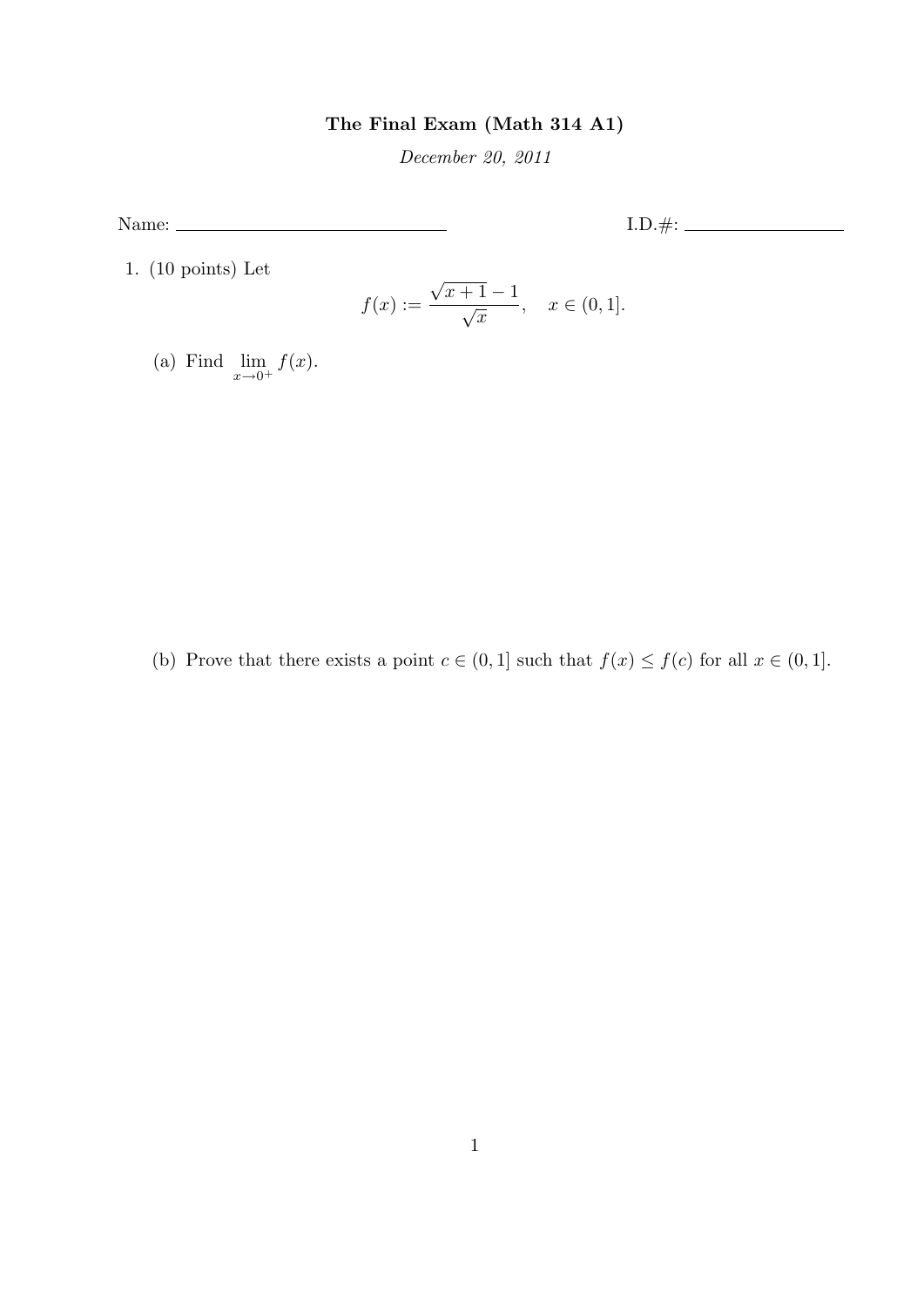- 2. (15 points) Let  $g(x) := 2^x 3x, -\infty < x < \infty$ .
	- (a) Show that there exists some  $a \in (0,1)$  such that  $g(a) = 0$ .

(b) Find  $g'(x)$  and show that there exists a unique  $b \in (-\infty, \infty)$  such that  $g'(b) = 0$ . Give an explicit expression of  $b$ .

(c) Let b be as given in part (b). Show that  $g(x) \ge g(b)$  for all  $x \in (-\infty, \infty)$ .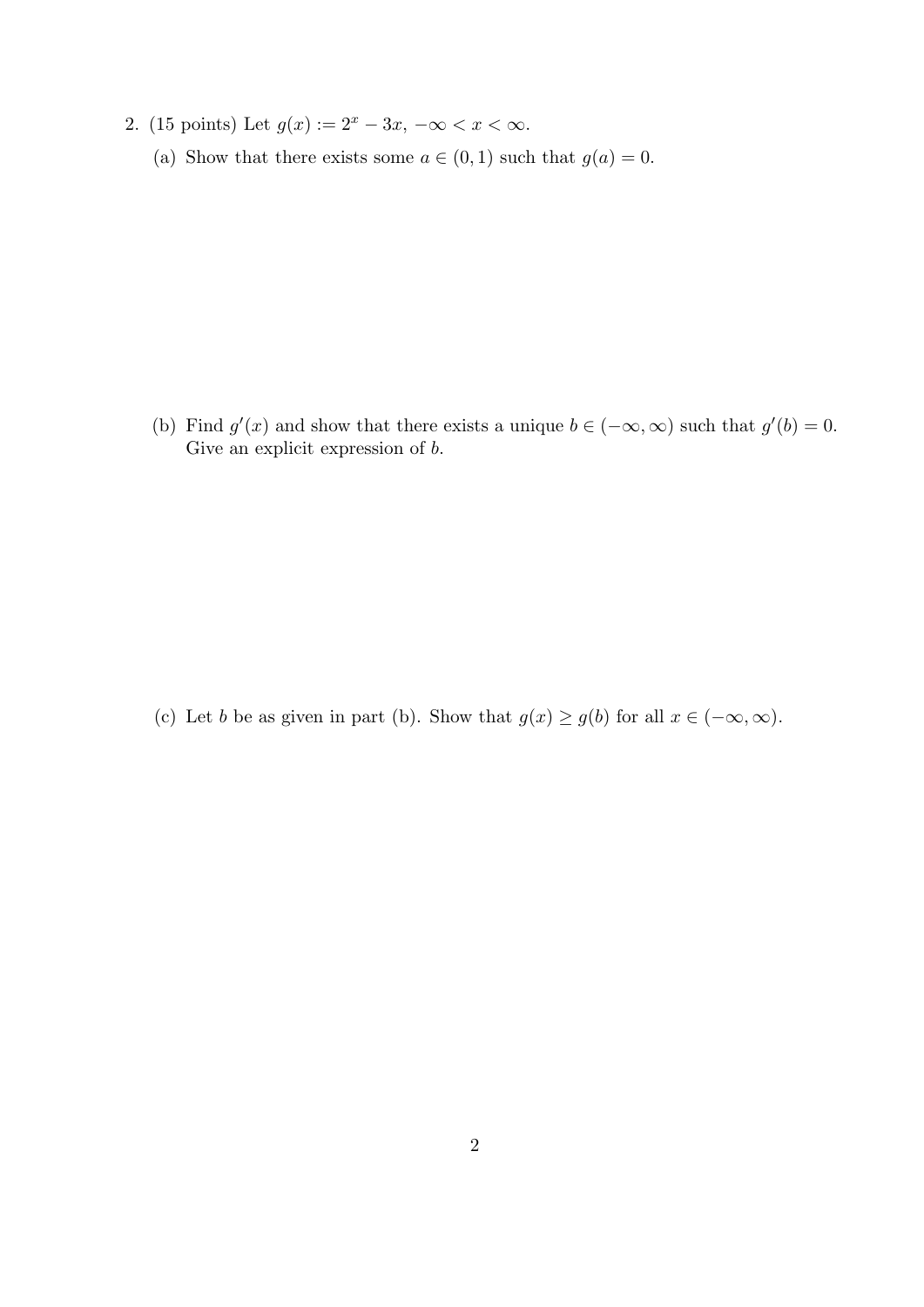3. (10 points) (a) Let  $f$  be defined by

$$
f(x) := \begin{cases} ax + b & \text{for } x < -1, \\ x^3 + 1 & \text{for } -1 \le x \le 2, \\ cx + d & \text{for } x > 2. \end{cases}
$$

Determine the constants  $a, b, c$ , and  $d$  such that  $f$  is differentiable on  $\mathbb{R}$ .

(b) Let

$$
g(x) := \begin{cases} x^2 \sin \frac{1}{x} & \text{if } x \in \mathbb{R} \setminus \{0\}, \\ 0 & \text{if } x = 0. \end{cases}
$$

Prove that g is differentiable at 0 and that  $g'(0) = 0$ .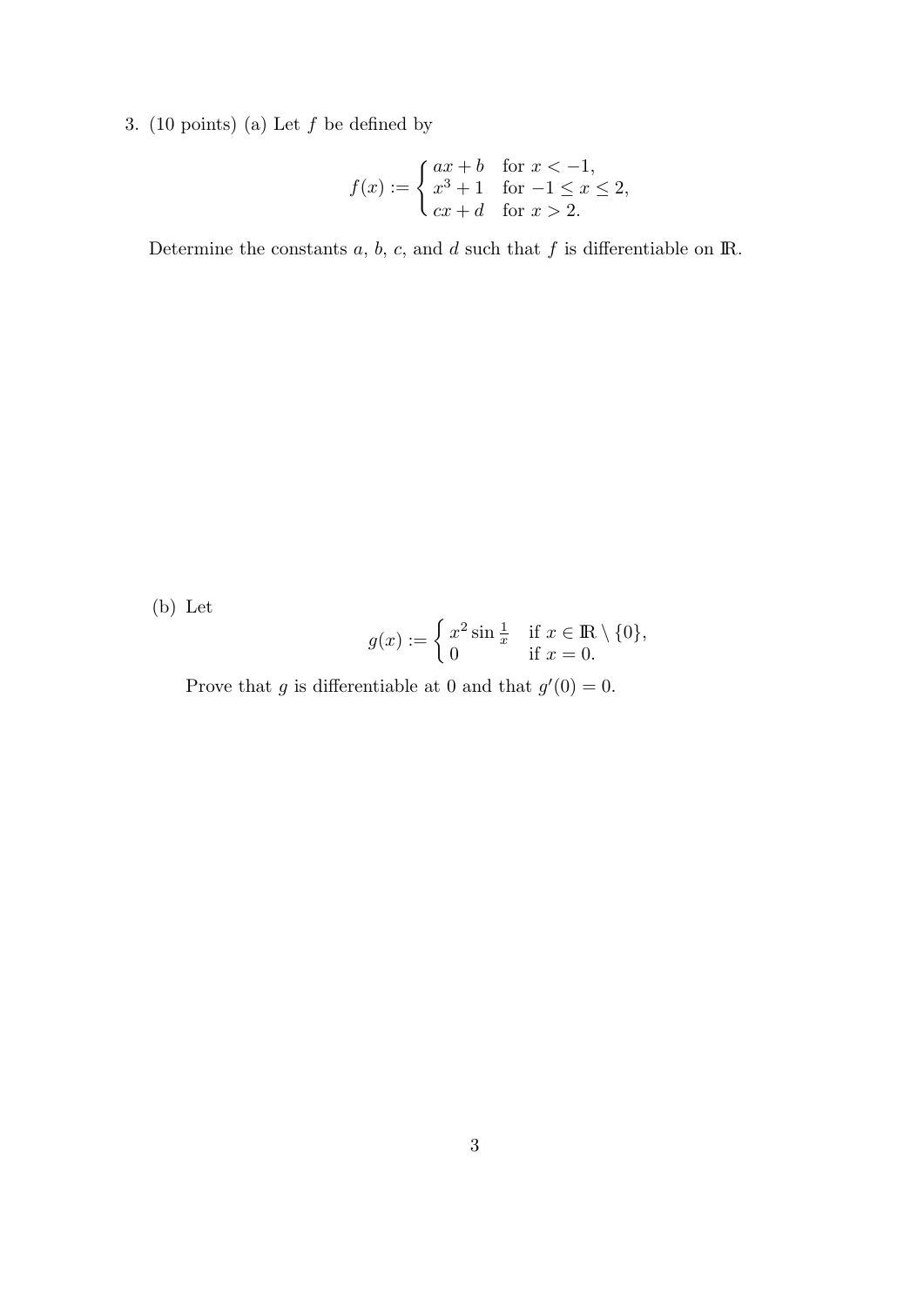- 4. (10 points) Let f be a differentiable function on an open interval  $(a, b)$ , and let A and B be two real numbers such that  $A < B$ .
	- (a) Suppose that  $A \le f'(x) \le B$  for all  $x \in (a, b)$ . For  $a < x_1 < x_2 < b$  prove that

$$
A(x_2 - x_1) \le f(x_2) - f(x_1) \le B(x_2 - x_1).
$$

(b) Suppose that  $A > 0$  and  $f'(x) \geq A$  for all  $x \in (a, b)$ . Then f is a one-to-one function on  $(a, b)$  and its range is an open interval J. Let g denote the inverse function of  $f$ . Prove that

$$
0 < g'(y) \leq \frac{1}{A} \quad \forall \, y \in J.
$$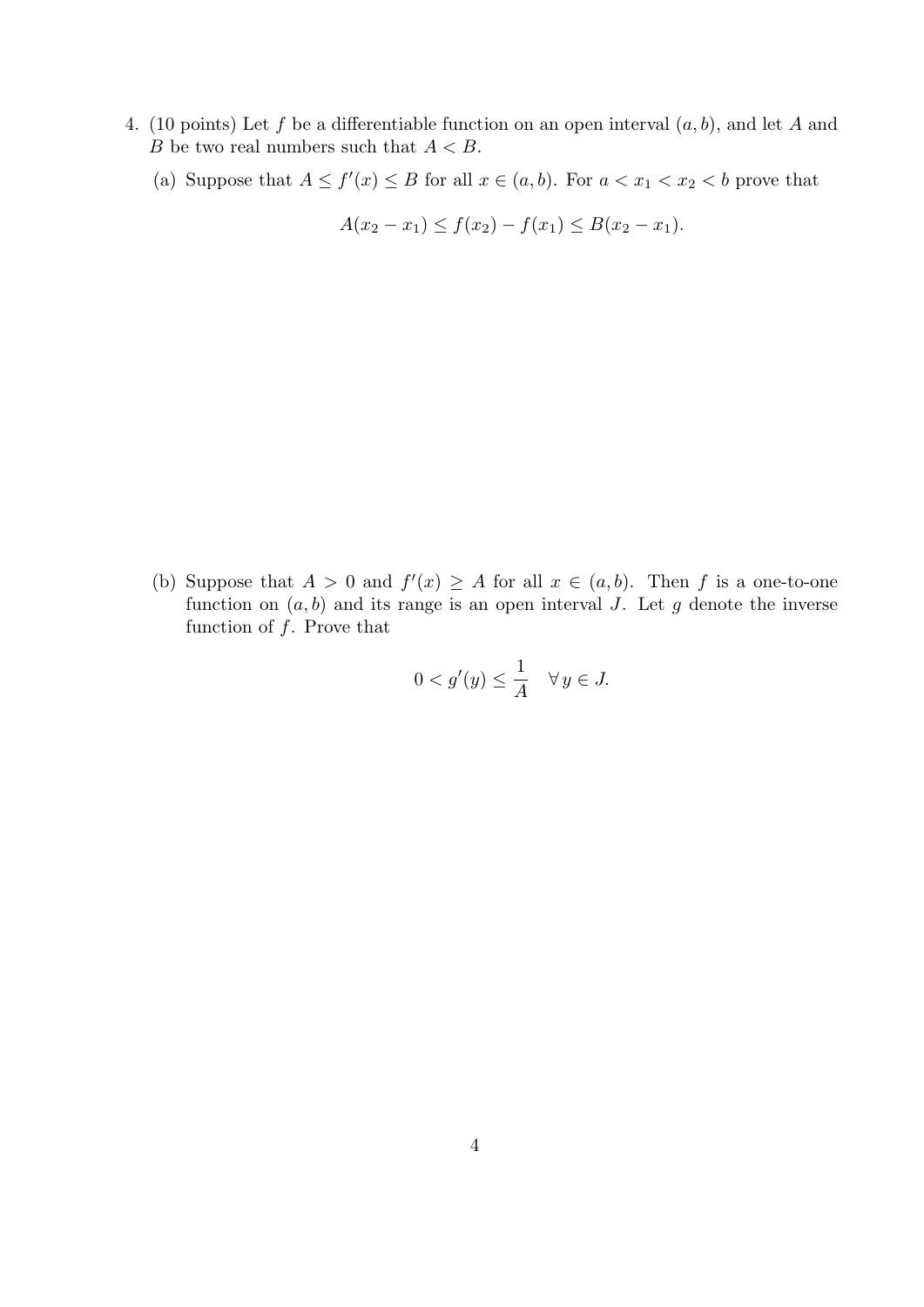- 5. (10 points) Let  $g(t) := \ln(1+t), t > -1$ .
	- (a) Find a cubic polynomial p such that  $p^{(k)}(0) = g^{(k)}(0)$  for  $k = 0, 1, 2, 3$ . (Hint: p is the Taylor polynomial of third degree of  $g$  at  $(0.1)$

(b) Let  $f(x) := g(x^2) = \ln(1+x^2)$ ,  $-\infty < x < \infty$ . Find a polynomial q of degree six such that  $q^{(k)}(0) = f^{(k)}(0)$  for  $k = 0, 1, 2, 3, 4, 5, 6$ . Justify your answer.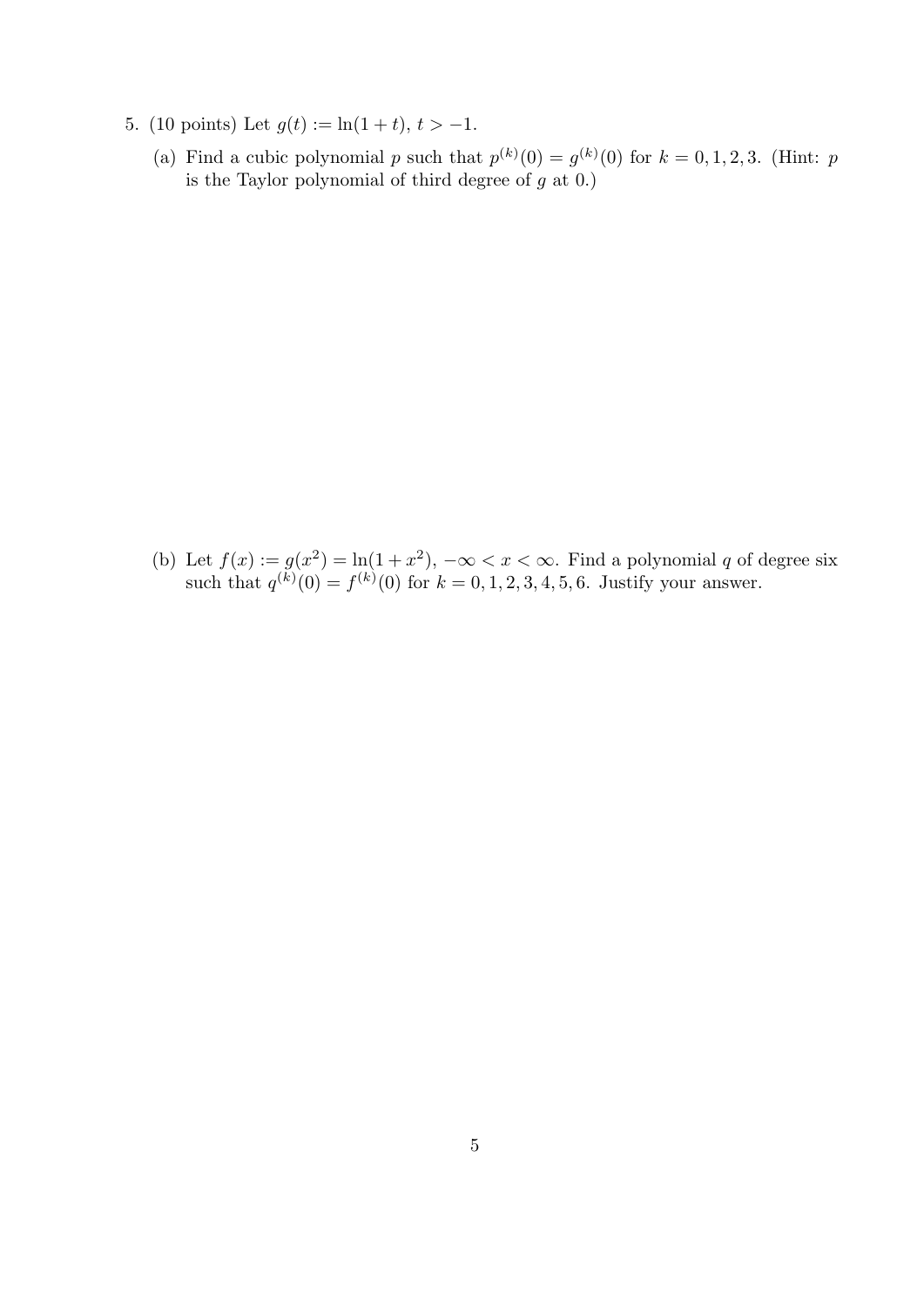6. (15 points) The Fundamental Theorem of Calculus will be used in this problem. (a) Let  $F(x) := \int_x^{x^2}$ x √  $\overline{1+t^2} dt$ ,  $x \in \mathbb{R}$ . Find  $F'(x)$  for  $x \in \mathbb{R}$ .

(b) Let  $G(x) := \int_0^x x \sin(t^2) dt$ ,  $x \in \mathbb{R}$ . Find  $G''(x)$  for  $x \in \mathbb{R}$ .

(c) Let  $H(x) := \int_x^{x+\pi/2} |\cos(2t)| dt$ ,  $x \in \mathbb{R}$ . Show that H is a constant and find this constant.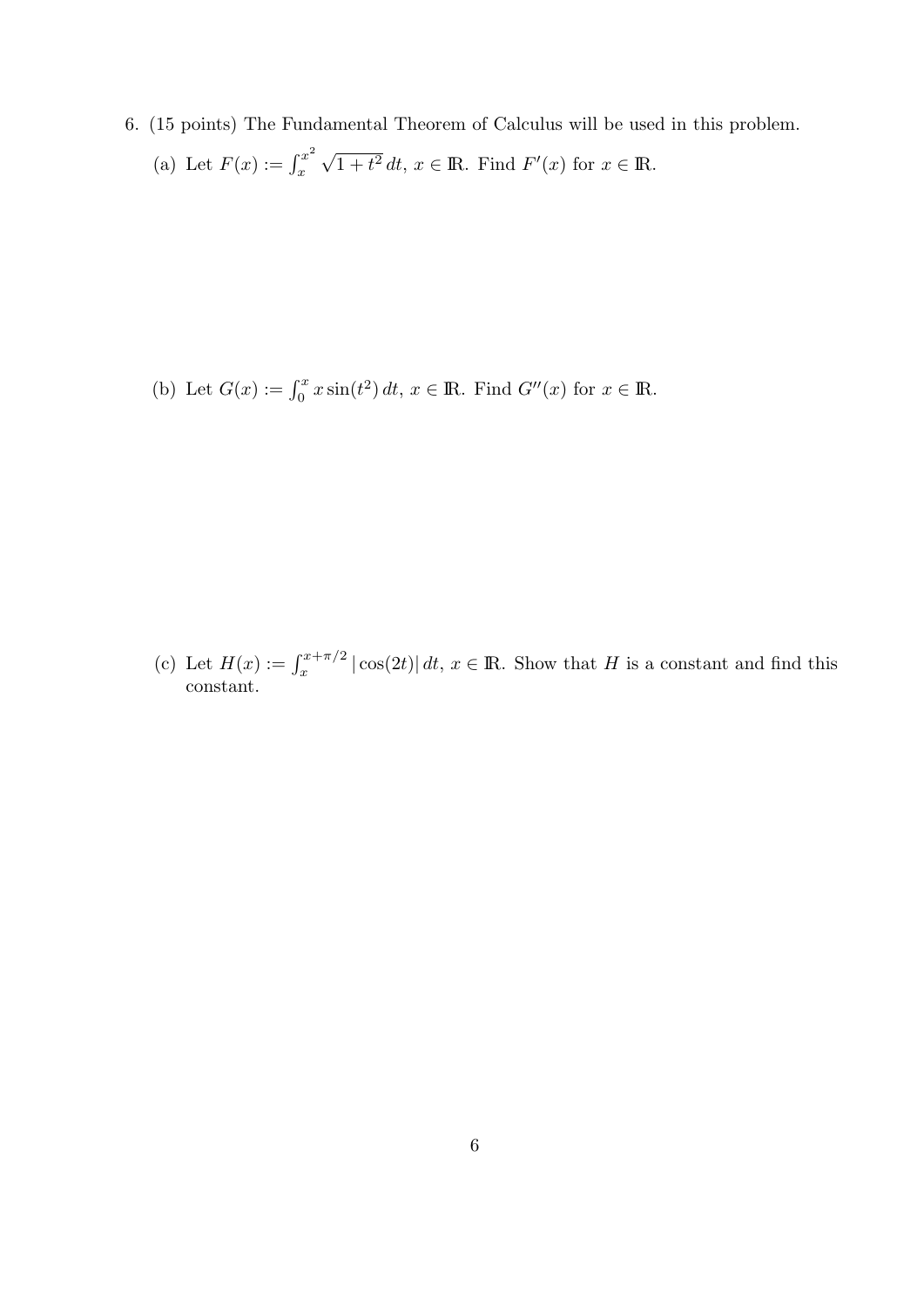7. (15 points) Calculate the following integrals.

(a) 
$$
\int_0^2 x^2 \sqrt{x^3 + 1} \, dx
$$
.

(b) 
$$
\int_0^{\pi} \cos^2 x \, dx.
$$

$$
(c) \int_0^1 e^{\sqrt{x}} dx.
$$